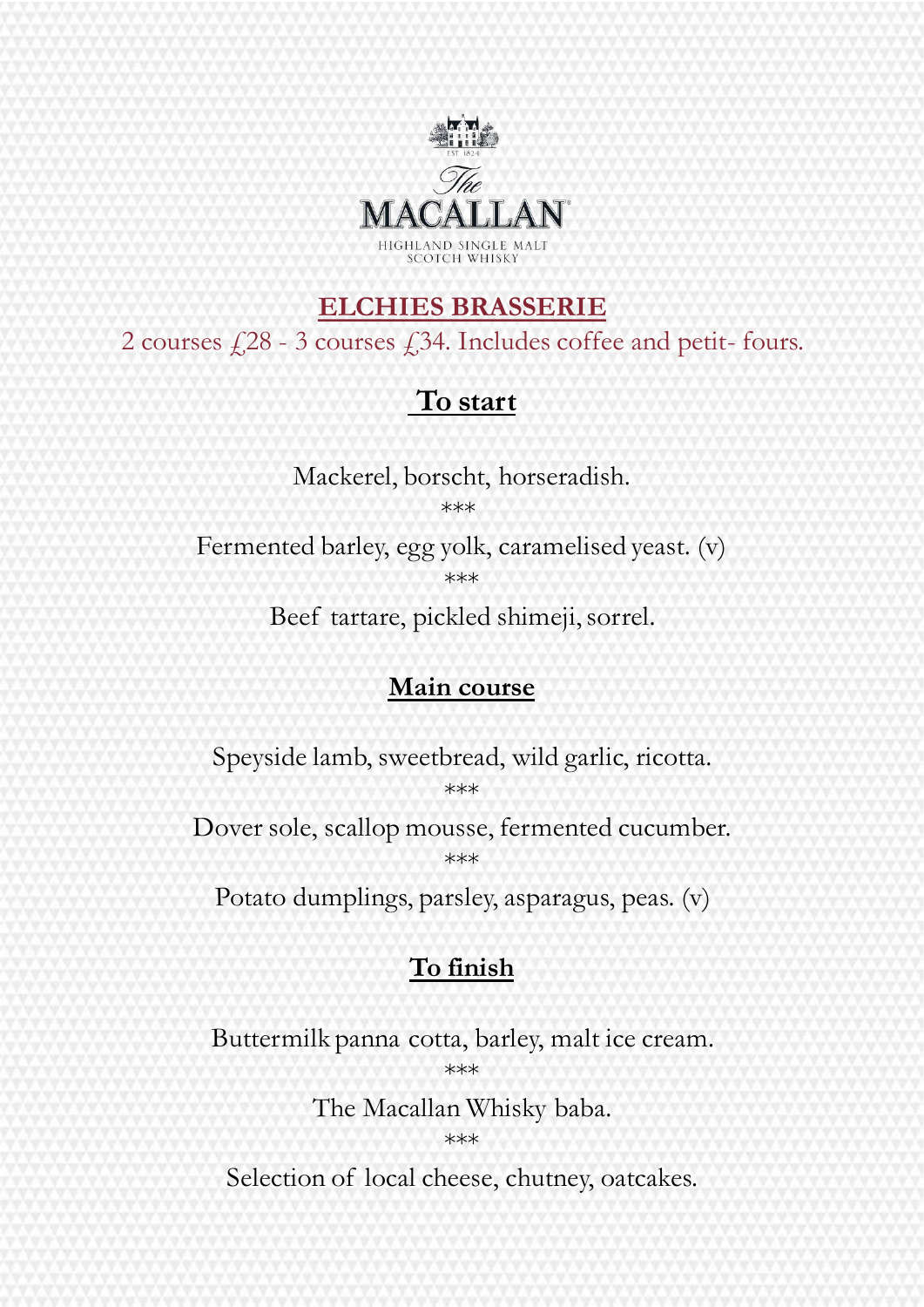

**Sample Menu** Breakfast 10 – 11am

# **Eggs Benedict £6**

Poached egg, ham, hollandaise sauce, breakfast muffin.

#### **Eggs Florentine £6**

Poached egg, spinach, hollandaise sauce, breakfast muffin.

#### Ham and cheese omelette  $f<sub>6</sub>$

## **Daily bakes**

Please ask staff for details.

## **Hot beverages**

'The Macallan Roast' – freshly roasted and barista prepared coffee:

| Espresso   | $\angle 2.00$                         | Speciality Tea       | $\angle 3.00$ |
|------------|---------------------------------------|----------------------|---------------|
| Americano  | f3.00                                 | Luxury Hot Chocolate | f3.00         |
| Flat White | $\sqrt{3.30}$                         |                      |               |
| Latte      | $\ddot{4}.\overline{3}.\overline{00}$ |                      |               |
| Cappuccino | $\angle 3.00$                         |                      |               |
| Mocha      | $\angle 3.00$                         |                      |               |